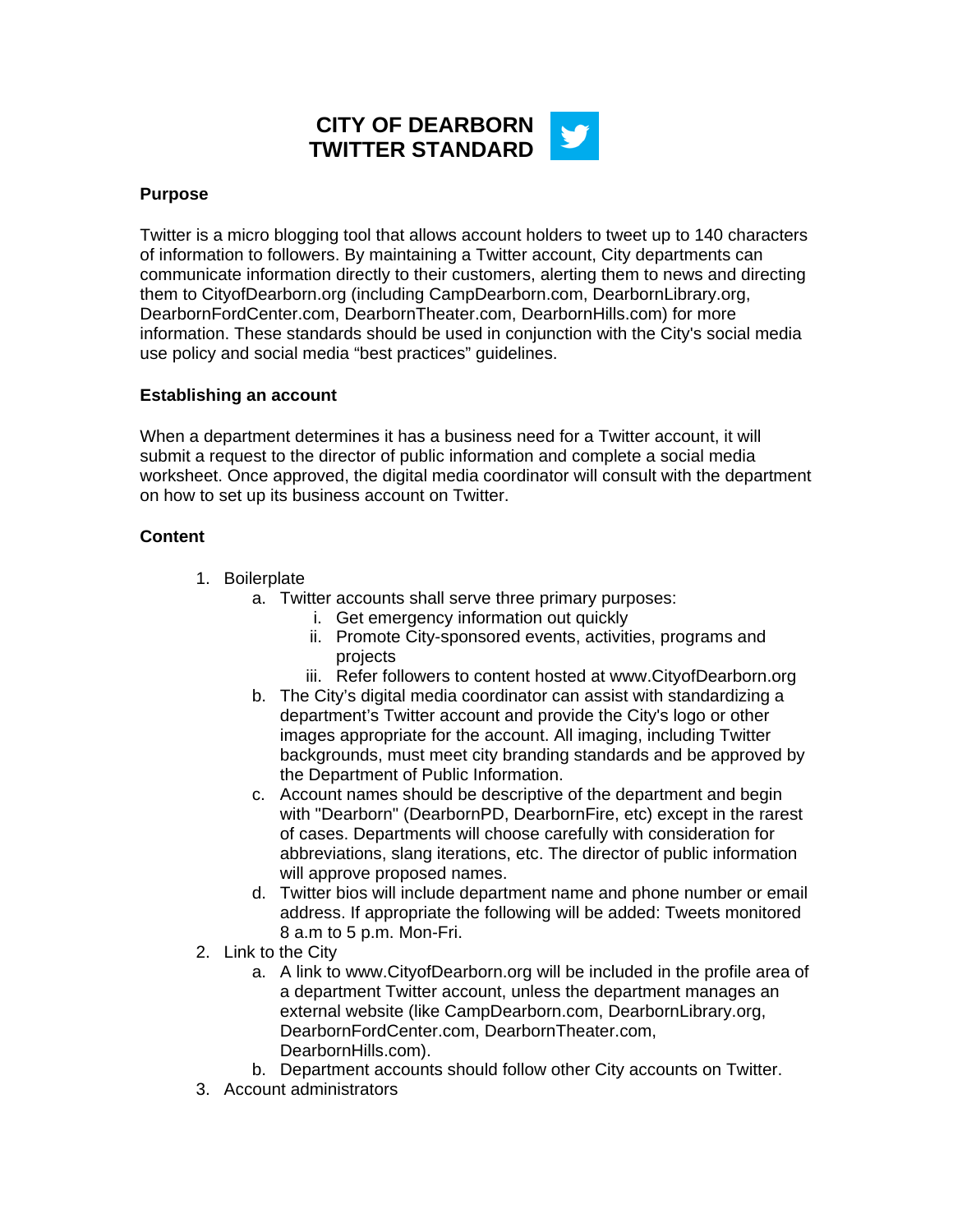- a. A successful Twitter account requires "babysitting." Each department Twitter requires a main administrator who is responsible for monitoring the Twitter account on a daily basis and sustaining it long term. Department will designate a back-up administrator in the primary administrator's absence.
- b. Department's Twitter administrator is responsible for making sure account is not stale. Tweeting at least once per day is encouraged, with 3-5 tweets per day an ideal. Tweets on behalf of the City should be approved by the department's Twitter administrator or a designated alternate.
- c. Twitter administrators shall be responsive to constituents who communicate via Twitter's @reply or direct message functions. Communication with followers will be timely and consistent with existing protocols. Supplying a response within two business days is expected. A same-day reply is preferred when possible.
- d. Twitter administrators must work with the digital media coordinator on producing and sharing a monthly content calendar.
- e. Administrators managing City Twitter accounts are required to meet regularly with the digital media coordinator and other City social managers to discuss content ideas, best practices, policies, etc.
- f. The Department of Public Information must have administrative access to the account, including login name and password. If the password is changed, DPI must be notified immediately.
- 4. Style
	- a. City Twitter accounts will be consistent with City branding. The Department of Public Information will advise departments on City branding elements. See the City's main Twitter account as an example.
	- b. Departments will use proper grammar, standard AP style and follow the City's own style guide while avoiding jargon and abbreviations as much as possible. Twitter is a casual communication tool but still represents the City at all times.

## 5. Tweets

- a. Twitter accounts should be refreshed with a new tweet at least once per day, with the minimum being one tweet three times per week.
- b. Twitter is a fast-paced communication tool with an ideal output ranging from 3-5 tweets per day. Tweets should be timed so they are published throughout the day, not in clusters of mere minutes. The goal is to tweet no more than once per hour.
- c. Departments should not automate Twitter updates. For example, a Twitter account should not be linked for the purpose of posting tweets automatically to a Facebook page. Tweets can, however, be scheduled using a tool such as Hootsuite.com.
- d. Keep the content of your tweets relevant, timely and informative according to your department. Some cross-promotion can and should occur related to other City departments as appropriate.
- e. Twitter content shall mirror information presented on www.CityofDearbon.org and other existing information dissemination mechanisms. Twitter administrators shall ensure that information is posted correctly the first time. Twitter does not allow for content editing.